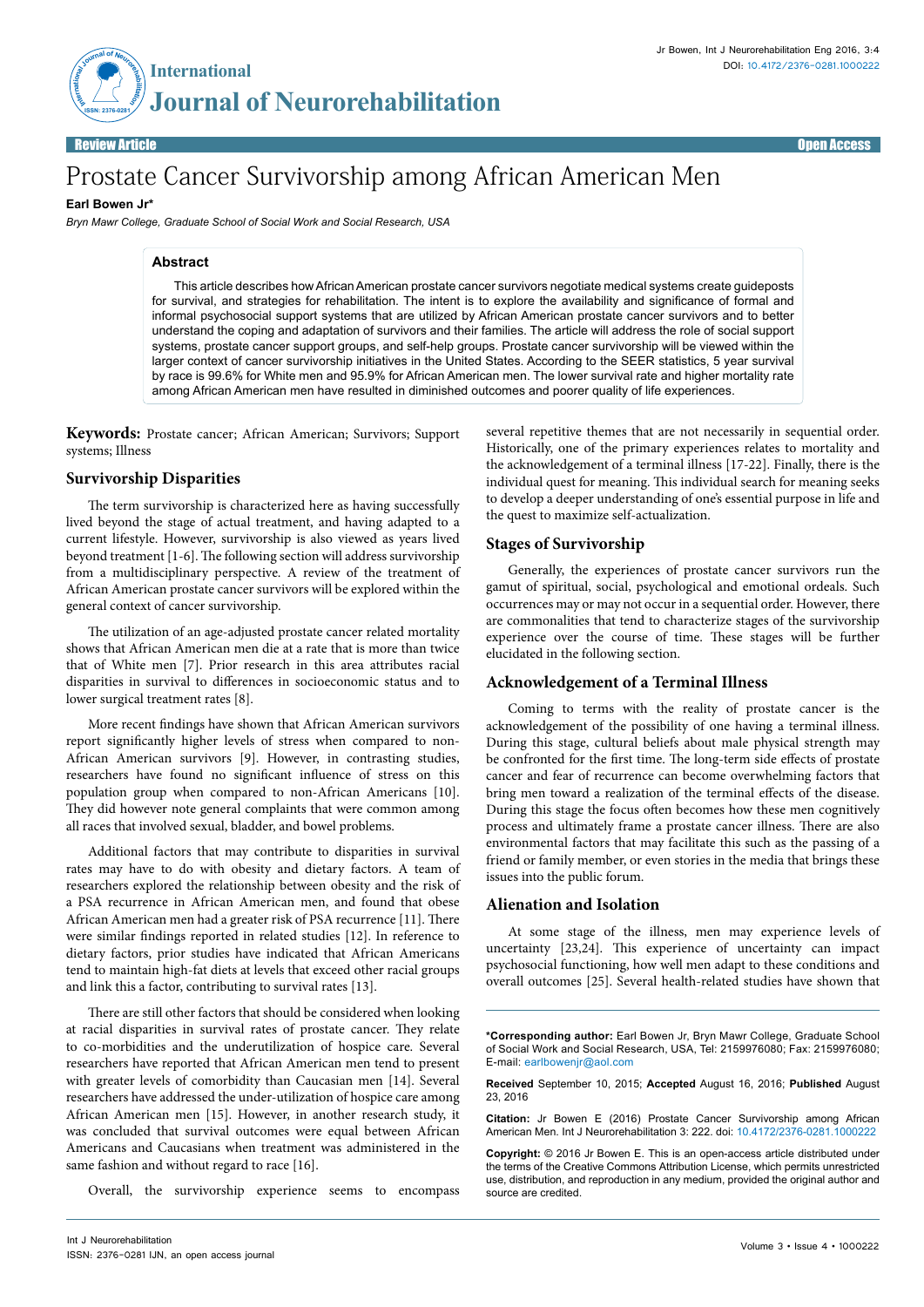experiences of uncertainty can also be linked to mood disturbances [26]. This experience of isolation and alienation may very well characterize many prostate cancer survivors. On the other hand, uncertainty also presents opportunities for these men to adopt new coping skills as avenues in reducing levels of stress and anxiety [23,27]. The idea of uncertainty in relationship to prostate cancer patients as described here represents a state of being in which the individual constantly questions the likelihood of recurrence and its impact on his future wellbeing [24].

#### **Search for Meaning**

The acceptance of a prostate cancer diagnosis and management of the uncertainty of one's future can provide new opportunities for personal growth and a search for greater meaning and purpose in the journey of life. This may also serve as a basis in helping others to positively confront and overcome the struggles involved in surviving prostate cancer. This transformational process often leads to a reassessment of what is important in life [3,6]. The goal is that as prostate cancer survivors continue to broaden their perceptions of the past, levels of uncertainty begin to become normalized within the context of everyday life events.

African American prostate cancer survivors continue to die at rates that are more than twice that of Caucasian males [28]. There are several factors that go into providing reasonable explanations for existing disparities. The issue of co-morbidities may offer some perspective when looking at additional health related ailments that tend to shorten the life span of African American men. Some may be related to personal lifestyle preferences such as dietary habits. However, one overriding determinant seems to relate to socioeconomic status and lack of education and awareness of treatment options.

It appears that overall survival outcomes among prostate cancer survivors regardless of race or ethnicity are equivalent when treatment is assigned in a uniform manner [16]. It can be surmised here that the late stage of diagnosis among African American men may account for higher mortality rates in view of a comparative analysis. These disparities tend to exist at various levels of diagnosis, treatment, and stages of survival. Their determinants convey a complex and inter-related web of socio-economic, socio-cultural, and biological characteristics.

#### **Spirituality and Religious Life**

Several researchers point to spirituality and religious life as key indicators of physical and emotional health among African American prostate cancer survivors [29]. Particularly, spirituality in the African American community has been identified as an important protective and mediating factor in coping with health related issues [30]. Spirituality in this context is viewed as a significant cultural experience and affirmation of one's belief that influence health behaviors among African Americans. Taking all of these factors into account, the recent controversy over the general usefulness of prostate cancer screening has seemingly added another layer of complexity as how best to address the escalation of prostate cancer among African American men.

#### **Need for Support**

Psychosocial support has been widely cited in research studies as contributing factors in the ability of cancer patients to cope as well as enhancing the survival process [31-33]. Consequently, the identification of both formal and informal sources of support becomes key elements in sustaining prostate cancer survivors. These men, who have undergone treatment, will seek to embrace support systems that are most convenient and readily accessible. Existing literature indicates that when psychosocial

support systems are integrated as part of an overall treatment plan, the quality of life for cancer survivors increases dramatically [33]. As prostate cancer survivors adapt to the uncertainty of their plight, a significant aspect of their recovery rests on the availability and utility of social support resources and health care providers [23,24].

#### **Prostate Cancer Support/Self-Help Groups**

Self-help cancer support groups were initiated in the United States during the 1980s by breast cancer survivors and have developed through women uniting at a grassroots level and garnering governmental support (Kurtz). Prostate cancer self-help/support groups began to appear during the 1990s [34]. There has been some evidence of the social and psychological benefits of prostate cancer support/self-help groups [35]. Additional studies have shown that these groups help to develop new knowledge, enhance coping strategies, and reduce isolation [36].

The social resources available to African American prostate cancer survivors usually come from an extended network of family and friends. Within these social networks, these men receive both informational and emotional support [37]. Moreover, church is a major source of support. Many churches have organized prostate cancer support groups [38] and provide formal support services such as assistance with personal care housekeeping, and transportation.

The utilization of African American churches as a channel for dissemination of health information that increases knowledge and awareness, has been well documented and involves a wide range of health issues, such as substance abuse, prostate cancer, and hepatitis C [39-41]. The African American church has a long history of serving the spiritual and physical needs of the community [42,43]. It has been the focal point around several health promotion initiatives, tobacco-related [44]; prostate cancer [45-47]; cardiovascular disease [41,43,48].

African Americans tend to prefer more informal sources of support. The stigma often attached to a cancer diagnosis, location of meetings and disclosing sensitive information to strangers may help to explain why African American men seem to prefer more informal support systems. For many African Americans, a focus on the community, the extended family, and the collective reflects a historical pattern of mutual aid and self-help initiatives.

The central question of how the lived experiences of African American prostate cancer survivors' involvement with treatment, diagnosis and screening can advance cancer education program participation, is relative to the growth and development of prostate cancer support and self-help groups at large. Despite the growth and perceived impact of the prostate cancer support and self-help movement, very little empirical research has been conducted. This reality is even more dismal in relationship to African American prostate cancer survivors. The support group model is designed to develop a system of reciprocity among members as opposed to impacting interpersonal, social or behavioral change [49].

In this regard, Us Too and Man to Man, represent the largest network of prostate cancer support groups in the United States, and embody basic characteristics of both support and self-help approaches in addressing prostate cancer survivorship. Both organizations were formed in the early 1990's [50]. Us Too, were co-founded in Chicago by a prostate cancer survivor and his urologist. The organization received administrative support from the American Foundation for Urologic Disease [51]. The mission of Us Too is to help men and their families make informed decisions about prostate cancer detection and treatment through support, education and advocacy.

Page 2 of 5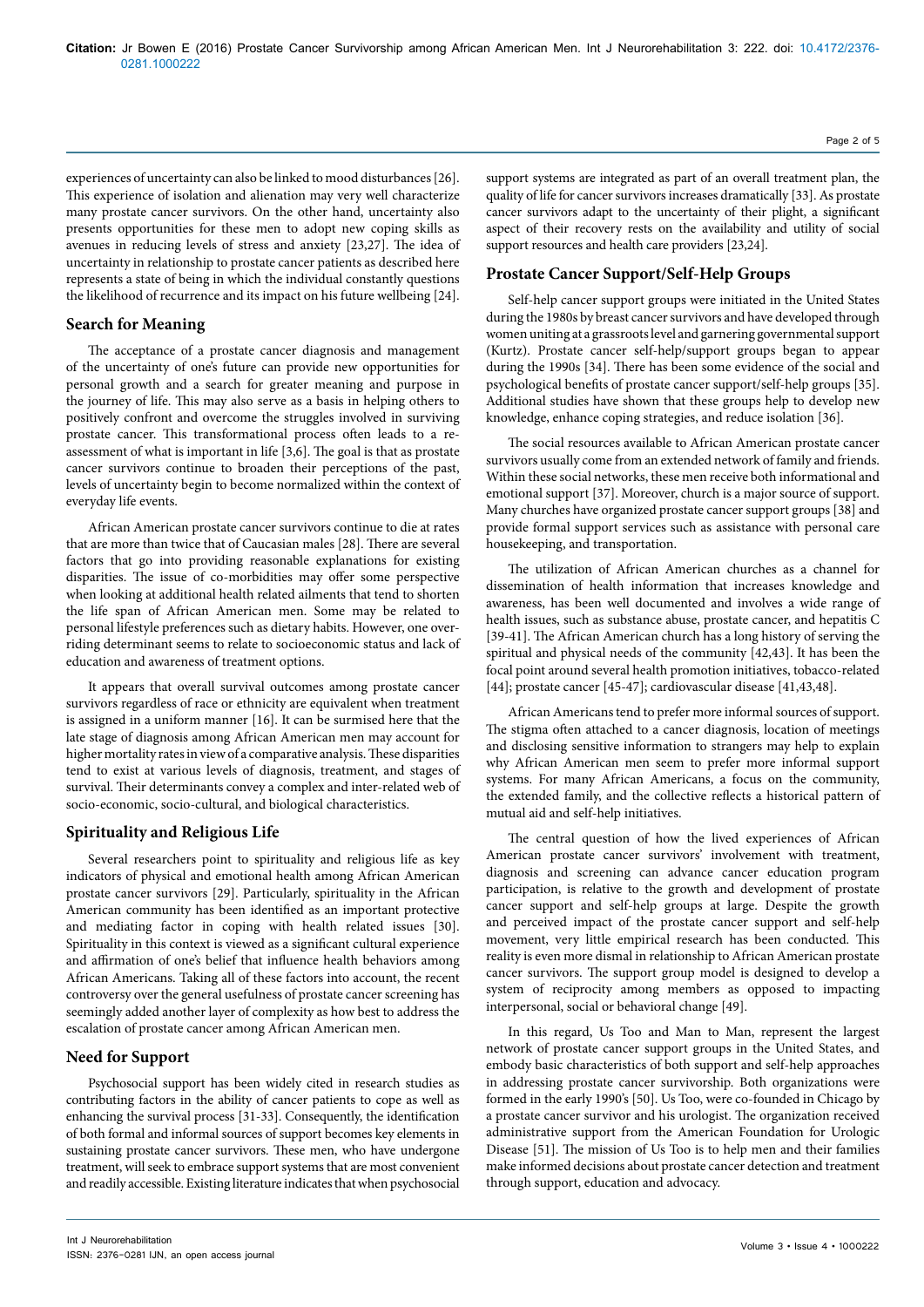A prostate cancer survivor also started the Man-to-Man group in 1994. The group became a cancer support program of the American Cancer Society in 1994 [52]. The goal of both groups is fundamentally based on the support and education of prostate cancer survivors. They achieve this by monthly program meetings often featuring invited speakers, with some area of expertise, and also provide opportunities for sharing of personal experiences. The basic intent of these organizations is to provide technical information as opposed to the provision of emotional support. However, since its beginnings, critics have questioned the virtual absence of outreach efforts that target at-risk populations. These criticisms tended to focus on the general location of meetings, format and sponsorships [53]. There is no current research that shows how these groups have brought about positive outcomes for African American men.

In contrast to prostate cancer support groups, self-help groups generally tend to emerge from peer affiliations. In many instances, peers come together for mutual assistance. They are often characterized by a perceived need for empowerment and operate on the basis of democratic decision-making processes. Additionally, self-help groups tend to exemplify a sense of community, provide opportunities for advocacy and avenues for personal transformation [34]. African American survivors of prostate cancer may particularly benefit from self-help groups because of its basic orientation towards self-affirmation and acceptance.

In order to compile a comprehensive listing of published research studies on this topic, the key word search *prostate cancer and (support groups or self-help groups)* was performed in the following electronic databases: PsycINFO, AIDS and Cancer Research Abstracts, Current Contents, Web of Science, Alt-Health Watch, CINAHL: Nursing and Allied Health, and Health Source: Nursing/Academic Edition. In addition, the search *prostatic neoplasms and self-help groups,* was performed in PubMed after identifying the appropriate medical subject headings for this database. Based on a review of the literature in this area, it appears that socialized societal expectations are major factors that help explain the reluctance of men in general to participate in prostate cancer support group meetings.

Although research involving African American prostate cancer survivors has recognized the types of support that enhance the survivorship experience, situations also exist where such support is lacking. Qualitative studies suggest that these survivors fear being stigmatized and socially isolated [54]. Additionally, many may be reluctant to communicate their needs for support in specific instances [55].

In a 10-year qualitative study of older African Americans and their experiences with a chronic illness, Becker and Newsom [56] concluded that African Americans reported themes relating to spirituality and survival on a consistent basis, as well as themes relating to resilience. As an explanation of why African Americans are less likely to seek out professional services such as those provided by existing prostate cancer support groups, a study by Anglin et al. purports that African Americans are more likely to believe that distressful life events will get better over time without professional intervention [57-59].

Although prostate cancer support groups play an important role in targeting the educational needs of men recovering from prostate cancer, there are important psychosocial needs and concerns that are not addressed. These issues include coping with the emotional aspects of prostate cancer, behavioral, as well as cancer related issues of self-image and distress. For many African American men particularly, the general location of these meetings may preclude active levels of participation. The major prostate cancer support organizations, although well established and supported by mainstream cancer-related organizations, may need to increase their outreach efforts in areas where African American men tend to congregate on a consistent basis. As much of the research in this area indicates, African Americans' utilization of both support groups and self-help groups tend to be strongly rooted in their communities, particularly in religious institutions, fraternal associations, and extended kinship ties. The key to bringing about greater levels of education, awareness and participation in supportive services may rest in the notion that pockets of informal support already exist, but lack a coordinated network of service delivery.

Based on these realities, there may be a separate step needed to ensure that African American men feel safe first. This would entail possibly meeting individually with them to describe the purpose of the group, to communicate that they will not be judged and to emphasize the shared nature of the experience. The doctors' office may not be the best way to reach these men. It might be better to work through religious organizations first. These meetings could be held at community sites rather than institutional settings.

In conclusion, peer support groups may present an effective forum in the provision of psychosocial support for prostate cancer survivors. These groups provide a sense of hope, belonging as well as a barrier against social isolation. This requires a model that facilitates more natural forms of interaction and support, augmented in ways that provides bonding, dissemination of information and a sense of empowerment. In addition, the following recommendations are proposed as practical considerations in regard to prostate cancer survivorship among African American men.

- 1. Compilation and publication of a regional African American prostate cancer survivor's directory for dissemination to medical professionals, social work oncologists and cancer centers.
- 2. Publication of a central clearinghouse and repository of resources and materials that targets African Americans and prostate health for dissemination to faith-based organizations, fraternal associations, civic and social groups.
- 3. Formalization of a speakers' bureau comprised of trained African American prostate cancer survivors as advocates to promote education and awareness about the disease.
- 4. Memorandums of Understanding (MOUs) involving area hospitals/Cancer Treatment Centers and Black Clergy Associations, that promotes active participation in prostate cancer education, awareness and screening programs.
- 5. Series of community-based prostate cancer educational seminars in conjunction with the National Medical Association (local chapters) that targets high-risk communities based on data from the State Cancer Registries.

#### **References**

- Jemal A, Siegal R, Ward E, Hao Y, Xu J, et [al. \(2009\) Cancer](http://dx.doi.org/10.3322/caac.20006) statistics 2009. CA Cancer J Clin [59: 225-249.](http://dx.doi.org/10.3322/caac.20006)
- Jenkins R, Schover IR, Fouladi RT, Warneke C, Neese L, et [al. \(2004\) Sexuality](http://stressandimmunity.osu.edu/images/sipc/PublishedMeasures/JenkinsSchover2004.pdf) and health related quality of life after PCa in African [American](http://stressandimmunity.osu.edu/images/sipc/PublishedMeasures/JenkinsSchover2004.pdf) and White men treated for localized disease. J Sex Marital Ther [30: 79-93.](http://stressandimmunity.osu.edu/images/sipc/PublishedMeasures/JenkinsSchover2004.pdf)
- 3. DeMarco RF, Picard C, Agretelis [J \(2004\) Nurse](http://dx.doi.org/10.1188/04.ONF.523-530) experiences as cancer survivors: Part [1- Personal. Oncology](http://dx.doi.org/10.1188/04.ONF.523-530) Nursing Forum 31: 523-529.
- 4. Little M, Paul K, Jordens CFC, Sayers [EJ \(2002\) Survivorship](http://www.pubpdf.com/pub/11921332/Survivorship-and-discourses-of-identity) and discourses of [identity. Psycho-oncology](http://www.pubpdf.com/pub/11921332/Survivorship-and-discourses-of-identity) 11: 170-178.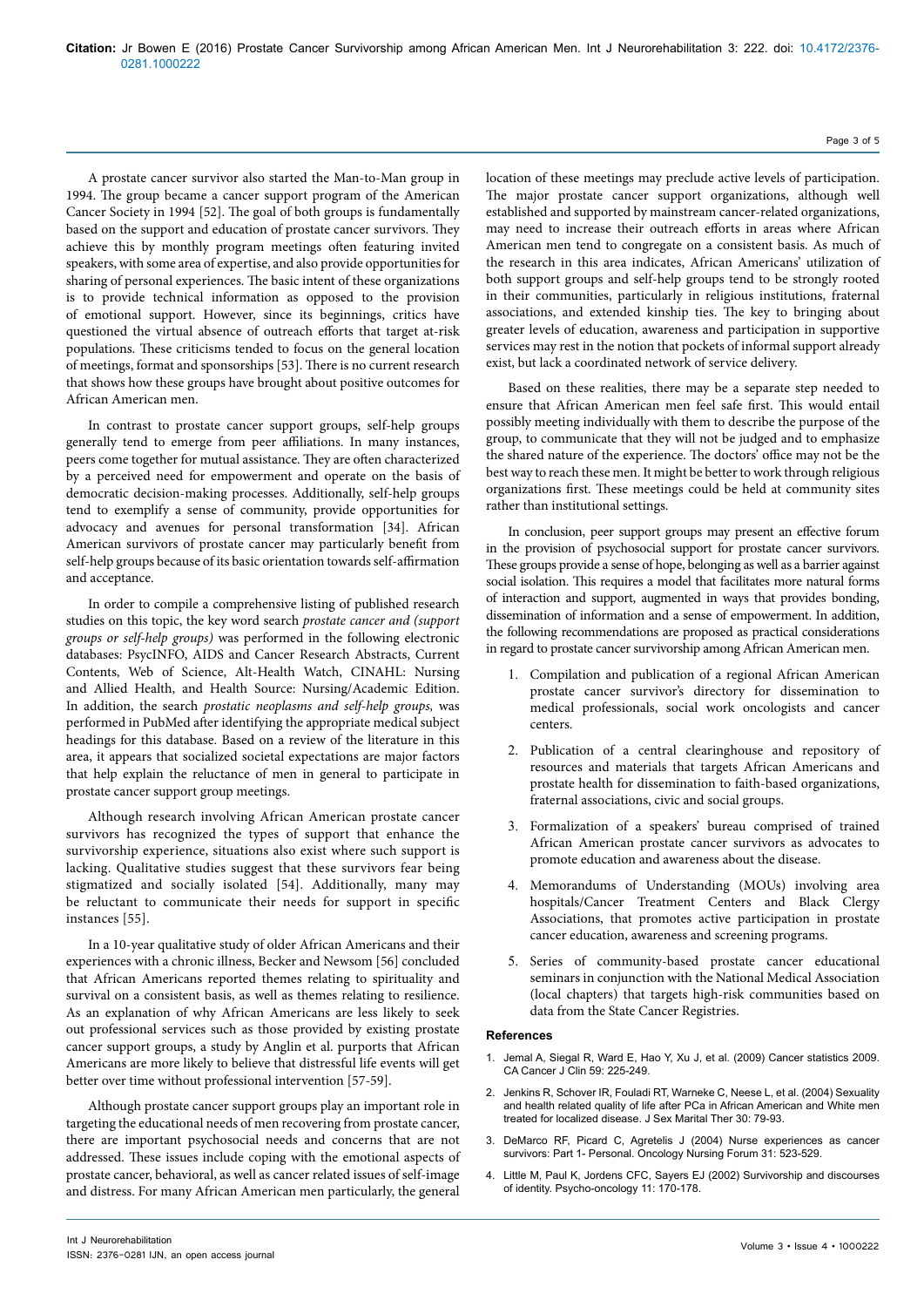- 5. Ramon S, Williams J (2005) National coalition for cancer [survivorship. History](http://www.canceradvocacy.org/about-us/our-history/) and [milestones, Ashgate: London.](http://www.canceradvocacy.org/about-us/our-history/)
- 6. Pelusi J (1997) The lived experience of surviving breast [cancer. Oncology](http://dx.doi.org/10.1016/S0001-2092(06)62655-0) Nursing Forum [24: 1343-1353.](http://dx.doi.org/10.1016/S0001-2092(06)62655-0)
- 7. American Cancer [Society \(2012\) Cancer](http://www.cancer.org/research/cancerfactsstatistics/cancerfactsfigures2012/) facts and figures, 2012. American Cancer [Society, Atlanta.](http://www.cancer.org/research/cancerfactsstatistics/cancerfactsfigures2012/)
- 8. Klabunde CN, Potosky AL, Harlan LC, Kramer [BS \(1998\) Trends](https://www.jstor.org/stable/3767496) and black/ white differences in treatment for [non-metastatic](https://www.jstor.org/stable/3767496) prostate cancer. Med Care [36: 1337-1348.](https://www.jstor.org/stable/3767496)
- 9. Purnell JQ, Palesh OG, Heckler CE, Adams MJ, Chin N, et [al. \(2011\) Racial](http://dx.doi.org/10.1007/s00520-010-0880-3) disparities in traumatic stress in prostate cancer [patients: Secondary](http://dx.doi.org/10.1007/s00520-010-0880-3) analysis of a national URCC CCOP study of 329 [men. Support](http://dx.doi.org/10.1007/s00520-010-0880-3) Care Cancer 19: 899- [907.](http://dx.doi.org/10.1007/s00520-010-0880-3)
- 10. Joseph HJ, Thibault GP, Ruttie-King J (2006) Perceived stress and quality of life among PCa survivors. Military Med 171: 425-429.
- 11. Caire AA, Sun L, Polascik TJ, Albala DM, Moul [JW \(2010\) Obese](http://dx.doi.org/10.1111/j.1464-410X.2010.09340.x) African Americans with PCa (TLe and a prostate-specific [antigen, PSA, level](http://dx.doi.org/10.1111/j.1464-410X.2010.09340.x) of <10 ng/ ml) have higher-risk [pathological](http://dx.doi.org/10.1111/j.1464-410X.2010.09340.x) features and a greater risk of PSA recurrence than non- African [Americans. BJU](http://dx.doi.org/10.1111/j.1464-410X.2010.09340.x) Int 106: 115-160.
- 12. Spangler [E, Zeigler-Johnson](http://dx.doi.org/10.1016/j.juro.2007.07.021) CM, Coomes M, Malkowicz SB, Wein A, et al. [\(2007\) Association](http://dx.doi.org/10.1016/j.juro.2007.07.021) of obesity with tumor characteristics and treatment failure of prostate cancer in African American and [European](http://dx.doi.org/10.1016/j.juro.2007.07.021) American men. J Urol [178: 1939-1945.](http://dx.doi.org/10.1016/j.juro.2007.07.021)
- 13. McCarty [MF \(2001\) Mortality](http://dx.doi.org/10.1054/mehy.2000.1315) from Western cancers rose dramatically among African Americans during the 20<sup>th</sup> [century: Are](http://dx.doi.org/10.1054/mehy.2000.1315) dietary animal products to blame? Med Hypotheses [57: 169-174.](http://dx.doi.org/10.1054/mehy.2000.1315)
- 14. Holmes L Jr, Chan W, Jiang Z, Ward D, Essien EJ, et [al. \(2009\) Impact](https://uthealth.influuent.utsystem.edu/en/publications/impact-of-androgen-deprivation-therapy-on-racialethnic-disparitie) of androgen deprivation therapy on [racial/ethnic](https://uthealth.influuent.utsystem.edu/en/publications/impact-of-androgen-deprivation-therapy-on-racialethnic-disparitie) disparities in survival of older men treated for locoregional prostate [cancer. Cancer](https://uthealth.influuent.utsystem.edu/en/publications/impact-of-androgen-deprivation-therapy-on-racialethnic-disparitie) Control 16: 176-185.
- 15. Smith AK, Earle CC, McCarty [EP \(2009\) Racial](http://dx.doi.org/10.1111/j.1532-5415.2008.02081.x) and ethnic differences in endof-life care in [fee-for-service](http://dx.doi.org/10.1111/j.1532-5415.2008.02081.x) Medicare beneficiaries with advanced cancer. J Am Geriatr Soc [57: 153-158](http://dx.doi.org/10.1111/j.1532-5415.2008.02081.x).
- 16. Merrill RM, Lyon JL (2000) Explaining the difference in PCa mortality rates between White and Black men in the United States. Urology 55: 730-735.
- 17. Aufdenkamp N (1997) Fear of recurrence: What you should know. Nebraska Nurse 30: 41-42.
- 18. Carter BJ (1993) Long-term survivors of breast cancer: A qualitative descriptive study. Cancer Nursing 16: 353-361.
- 19. Lamendola FP, Newman [MA \(1994\) The](http://journals.lww.com/advancesinnursingscience/Abstract/1994/03000/The_paradox_of_HIV_AIDS_as_expanding.4.aspx) paradox of HIV/AIDS as expanding [consciousness. Advances](http://journals.lww.com/advancesinnursingscience/Abstract/1994/03000/The_paradox_of_HIV_AIDS_as_expanding.4.aspx) in Nursing Science 16: 13-21.
- 20. Marquart SM, Sauls J (2001) Survivorship: Living through a life-altering event. Critical Care Nursing Clinics of North America 13: 349-355.
- 21. Nelson [JP \(1996\) Struggling](https://www.researchgate.net/publication/14540587_Struggling_to_Gain_Meaning_Living_with_the_Uncertainty_of_Breast_Cancer) to gain meaning: Living with the uncertainty of breast [Cancer. Advances](https://www.researchgate.net/publication/14540587_Struggling_to_Gain_Meaning_Living_with_the_Uncertainty_of_Breast_Cancer) in Nursing Science 18: 59-76.
- 22. Smith [DW \(1979\) Survivors](http://dx.doi.org/10.2307/3462378) of serious illness. American Journal of Nursing 79: [441-446.](http://dx.doi.org/10.2307/3462378)
- 23. Germino BB, Mishel MH, Belyea M, Harris L, Ware A, et [al. \(1998\) Uncertainty](https://www.researchgate.net/publication/51345838_Uncertainty_in_prostate_cancer_-_Ethnic_and_family_patterns) in prostate cancer: Ethnic and family [patterns. Cancer](https://www.researchgate.net/publication/51345838_Uncertainty_in_prostate_cancer_-_Ethnic_and_family_patterns) Practice 6: 107-113.
- 24. Mishel [MH \(1990\) Reconceptualization](http://dx.doi.org/10.1111/j.1547-5069.1990.tb00225.x) of the uncertainty in illness theory. [Image: Journal](http://dx.doi.org/10.1111/j.1547-5069.1990.tb00225.x) of Nursing Scholarship 22: 256-262.
- 25. McCormick KM (2002) A concept analysis of uncertainty in [illness. Journal](http://dx.doi.org/10.1111/j.1547-5069.2002.00127.x) of Nursing Scholarship [34: 127-131.](http://dx.doi.org/10.1111/j.1547-5069.2002.00127.x)
- 26. Taylor-Piliae [RE, Molassiotis](http://dx.doi.org/10.1046/j.1365-2648.2001.01640.x) A (2001) An exploration of the relationships between [uncertainty, psychological](http://dx.doi.org/10.1046/j.1365-2648.2001.01640.x) distress and type of coping strategy among Chinese men after cardiac [catheterization. Journal](http://dx.doi.org/10.1046/j.1365-2648.2001.01640.x) of Advanced Nursing 33: [70-88.](http://dx.doi.org/10.1046/j.1365-2648.2001.01640.x)
- 27. Mast [ME \(1995\) Adult](https://www.researchgate.net/publication/15420938_Adult_uncertainty_in_illness_A_critical_review_of_research) uncertainty in illness: A critical review of research. Scholarly Inquiry for Nursing Practice: An [International](https://www.researchgate.net/publication/15420938_Adult_uncertainty_in_illness_A_critical_review_of_research) Journal 9: 3-24.
- 28. American Cancer [Society \(2013\) Cancer](http://www.cancer.org/research/cancerfactsfigures/cancerfactsfiguresforafricanamericans/cancer-facts-figures-african-americans-2013-2014) facts and figures for African Americans [2013-2014. GA, Atlanta.](http://www.cancer.org/research/cancerfactsfigures/cancerfactsfiguresforafricanamericans/cancer-facts-figures-african-americans-2013-2014)
- 29. Zavala MW, Maliski SL, Kwan L, Fink A, Litwin [MS \(2009\) Spiritual](http://dx.doi.org/10.1002/pon.1460) and quality of life in low-income men with metastatic PCa. Psych oncology [18: 753-761.](http://dx.doi.org/10.1002/pon.1460)
- 30. Newlin K, Knafl K, Melkus [GD \(2002\) African](https://www.researchgate.net/publication/10988073_African-American_Spirituality_A_Concept_Analysis) American spirituality: A concept [Analysis. Advances](https://www.researchgate.net/publication/10988073_African-American_Spirituality_A_Concept_Analysis) in Nursing Science 25: 57-70.
- 31. Adler NE, Page [AEK \(2008\) Cancer](http://dx.doi.org/10.17226/11993) care for the whole patient: Meeting psychological health needs. National Academies [Press, Washington, DC.](http://dx.doi.org/10.17226/11993)
- 32. Kroenke CH, Kubzansky [LD, Schernhammer](https://dx.doi.org/10.1200/JCO.2005.04.2846) ES, Holmes MD, Kawachi I (2006) Social [networks, social](https://dx.doi.org/10.1200/JCO.2005.04.2846) support and survival after breast cancer diagnosis. Journal of Clinical Oncology [24: 1105-1111.](https://dx.doi.org/10.1200/JCO.2005.04.2846)
- 33. Kuchler T, Bestmann B, Pappat S, Henne-Burns [D, Wood-Dauphinee](http://dx.doi.org/10.1200/JCO.2006.08.2883) S (2007) Impact of [psychotherapeutic](http://dx.doi.org/10.1200/JCO.2006.08.2883) support for patients with gastrointestinal cancer undergoing surgery: 10 year survival results of a randomized [trial. Journal](http://dx.doi.org/10.1200/JCO.2006.08.2883) of Clinical Oncology [25: 2702-2708.](http://dx.doi.org/10.1200/JCO.2006.08.2883)
- 34. Kurtz LF (1990) The self-help [movement: Review](https://dx.doi.org/10.1300/J009v13n03_11) of the past decade of [research. Soc](https://dx.doi.org/10.1300/J009v13n03_11) Work Groups 13: 101-115.
- 35. Fobair [P \(1997\) Cancer](http://www.tandfonline.com/doi/pdf/10.1300/J077v15n01_05) support groups and group therapies: Part 1. Historical and theoretical background and research on [effectiveness. J](http://www.tandfonline.com/doi/pdf/10.1300/J077v15n01_05) Psychosocial Oncol [15: 43-81.](http://www.tandfonline.com/doi/pdf/10.1300/J077v15n01_05)
- 36. Munn-Giddings C, Borkman T. Self-help/mutual aid as a psychosocial phenomenon. In Mental Health at the Crossroads: The Promise of a Psychosocial Approach.
- 37. Hamilton J, Sandelowski [M \(2004\) Types](https://dx.doi.org/10.1188/04.ONF.792-800) of social support among African American cancer [patients. Oncology](https://dx.doi.org/10.1188/04.ONF.792-800) Nursing Forum 31: 792-800.
- 38. Husaini BA, Reece [MC, Emerson](http://www.w.ishib.org/journal/18-2s2/ethn-18-02s2-179.pdf) JS, Scales S, Hull PC, et al. (2008) A churchbased program on prostate cancer [screening](http://www.w.ishib.org/journal/18-2s2/ethn-18-02s2-179.pdf) for African American men: Reducing health [disparities. Ethnicity](http://www.w.ishib.org/journal/18-2s2/ethn-18-02s2-179.pdf) and Disease 18: 179-184.
- 39. Orlandi MA, Dozier CE, Marta [MA \(1990\) Computer-assisted](http://psycnet.apa.org/index.cfm?fa=buy.optionToBuy&id=1991-02583-001) strategies for substance abuse [prevention: Opportunities](http://psycnet.apa.org/index.cfm?fa=buy.optionToBuy&id=1991-02583-001) and barriers. Journal of Consulting and Clinical Psychology [58: 425-431.](http://psycnet.apa.org/index.cfm?fa=buy.optionToBuy&id=1991-02583-001)
- 40. Schninke SP, Gordon AN, Weston [RE \(1990\) Self-instruction](http://dx.doi.org/10.1037/0022-006X.58.4.432) to prevent HIV infection among African American and Hispanic-American [adolescents. Journal](http://dx.doi.org/10.1037/0022-006X.58.4.432) of Consulting and Clinical Psychology [58: 432-436.](http://dx.doi.org/10.1037/0022-006X.58.4.432)
- 41. Weston RE, Ray K, Landers C, Vaccaro [D, Futterman](http://eric.ed.gov/?id=EJ458494) R, et al. (1992) [Mobilization](http://eric.ed.gov/?id=EJ458494) and educational strategies in a model community cholesterol education [program. Health](http://eric.ed.gov/?id=EJ458494) Values 16: 8-21.
- 42. Levin JS (1984) The role of the black church in community [medicine. Journal](https://www.researchgate.net/publication/16460499_The_role_of_the_black_church_in_community_medicine) of the National Medical Association [76: 477-483.](https://www.researchgate.net/publication/16460499_The_role_of_the_black_church_in_community_medicine)
- 43. Wilst WH, Flack JM (1990) A [church-based](http://www.jstor.org/stable/4628896?seq=1#page_scan_tab_contents) cholesterol education program. Public Health Reports [105: 381-388.](http://www.jstor.org/stable/4628896?seq=1#page_scan_tab_contents)
- 44. Resnicow K, Vaughan R, Futterman R, Weston RE, Royce J, et [al. \(1997\) Self](https://www.researchgate.net/publication/14134281_A_Self-Help_Smoking_Cessation_Program_for_Inner-City_African_Americans_Results_from_the_Harlem_Health_Connection_Project)help smoking cessation program for inner-city African [Americans: Results](https://www.researchgate.net/publication/14134281_A_Self-Help_Smoking_Cessation_Program_for_Inner-City_African_Americans_Results_from_the_Harlem_Health_Connection_Project) from the Harlem health connection [project. Health](https://www.researchgate.net/publication/14134281_A_Self-Help_Smoking_Cessation_Program_for_Inner-City_African_Americans_Results_from_the_Harlem_Health_Connection_Project) Education and Behavior 24: 201- [217.](https://www.researchgate.net/publication/14134281_A_Self-Help_Smoking_Cessation_Program_for_Inner-City_African_Americans_Results_from_the_Harlem_Health_Connection_Project)
- 45. Collins [M \(1997\) Increasing](http://dx.doi.org/10.1353/hpu.0.0366) prostate cancer awareness in African American [men. Oncology](http://dx.doi.org/10.1353/hpu.0.0366) Nursing Forum 24: 91-95.
- 46. Powel IJ, Heilbrun L, Littrup PL, Franklin [A, Pazuchowski](http://dx.doi.org/10.1097/00005392-199707000-00045) J, et al. (1997) Outcome of African American men screened for prostate [cancer. The](http://dx.doi.org/10.1097/00005392-199707000-00045) Detroit education and early detection study. Journal of Urology [158: 146-149.](http://dx.doi.org/10.1097/00005392-199707000-00045)
- 47. Weinrich SP, Boyd [MD, Weinrich](https://www.researchgate.net/publication/13404806_Increasing_prostate_cancer_screening_in_African_American_men_with_peer-_educator_and_client-navigator_interventions) M, Greene F, Reynolds WA Jr, et al. (1998) [Increasing](https://www.researchgate.net/publication/13404806_Increasing_prostate_cancer_screening_in_African_American_men_with_peer-_educator_and_client-navigator_interventions) prostate cancer screening in African American men with peer educator and client-navigator [interventions. Journal](https://www.researchgate.net/publication/13404806_Increasing_prostate_cancer_screening_in_African_American_men_with_peer-_educator_and_client-navigator_interventions) of Cancer Education: The Official Journal of the American Association for Cancer Education [13: 213-215.](https://www.researchgate.net/publication/13404806_Increasing_prostate_cancer_screening_in_African_American_men_with_peer-_educator_and_client-navigator_interventions)
- 48. Hatch [JW, Cunningham](http://www.pdq-evidence.org/documents/15acc2eca7b49d19ac067bca4acd8894104fa9d2/) AC, Woods WW, Snipes FC (1986) The Fitness through churches [project: Description](http://www.pdq-evidence.org/documents/15acc2eca7b49d19ac067bca4acd8894104fa9d2/) of a community-based cardiovascular health promotion [intervention. Hygiene](http://www.pdq-evidence.org/documents/15acc2eca7b49d19ac067bca4acd8894104fa9d2/) 5: 9-12.
- 49. Magen RH, Glajchen [M \(1999\) Cancer](http://dx.doi.org/10.1177/104973159900900502) support groups: Client outcome and the context of group [process. Research](http://dx.doi.org/10.1177/104973159900900502) on Social Work Practice 9: 541-554.
- 50. Dinsmoor R (1993) Prostate cancer: Knowledge, hope, camaraderie. Harvard Health Letter 18: 1-3.
- 51. Kaps EC (1994) The role of the support group, "Us Too". Cancer 74: 2188-2189.
- 52. American Cancer Society (1995) Man to man facilitator training program: Facilitator handbook. American Cancer Society, Atlanta, GA.
- 53. Smith GE, Dehaven MJ, Grundig JP, Wilson GR (1997) African American males